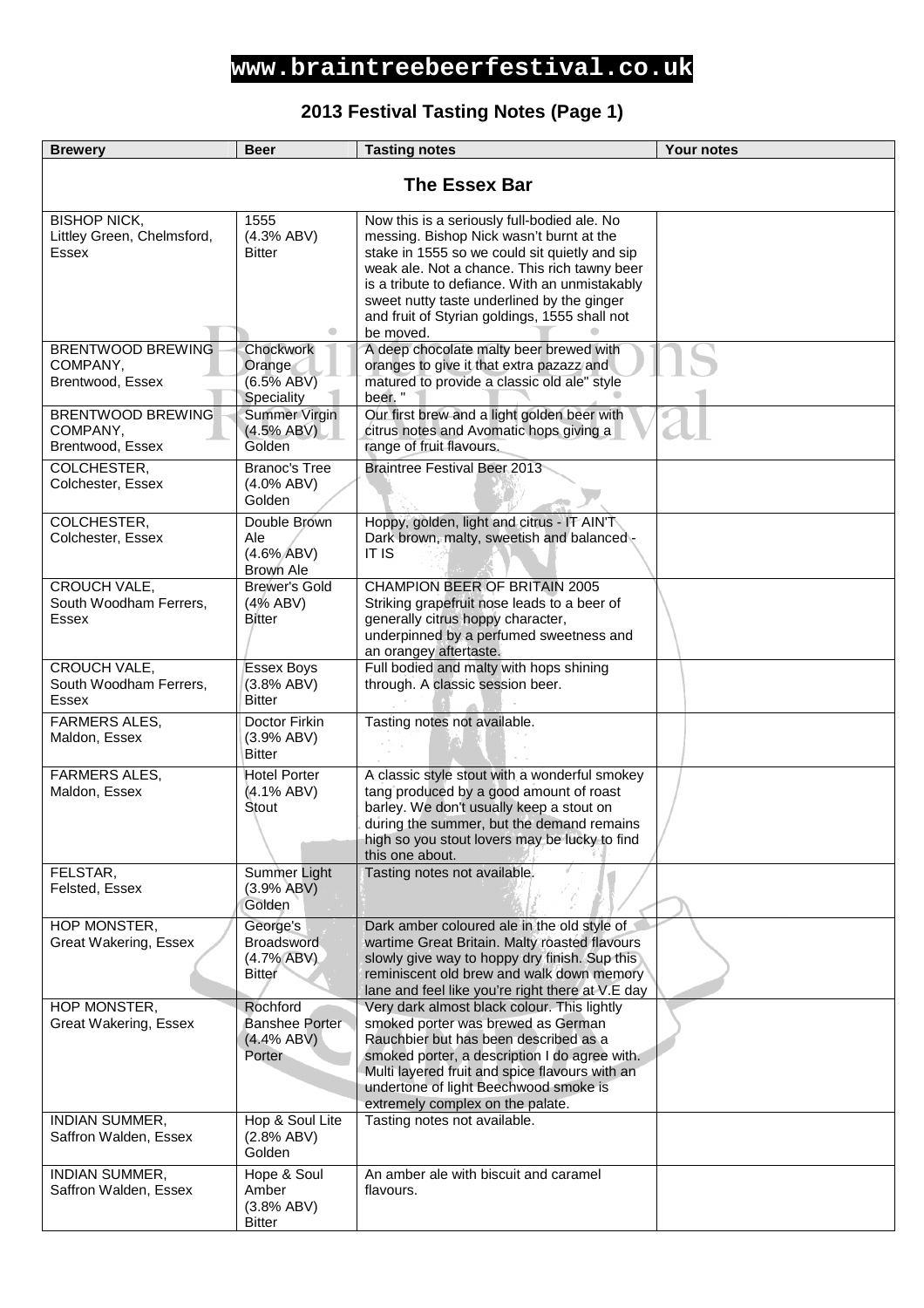#### **2013 Festival Tasting Notes (Page 2)**

| <b>Brewery</b>                      | <b>Beer</b>                 | <b>Tasting notes</b>                                                                         | <b>Your notes</b> |  |
|-------------------------------------|-----------------------------|----------------------------------------------------------------------------------------------|-------------------|--|
| MIGHTY OAK,                         | Kings                       | A deep golden beer for hopheads. Brewed                                                      |                   |  |
| Maldon, Essex                       | (4.2% ABV)                  | with new variety Citra from the USA. Bitter                                                  |                   |  |
|                                     | Golden                      | bursts with hoppy fruitiness; passion fruit,                                                 |                   |  |
|                                     |                             | nectarine and orange zest, that lasts long into<br>the finish.                               |                   |  |
| MIGHTY OAK,                         | <b>Muddly Talker</b>        | A very traditional brown best bitter with a dry,                                             |                   |  |
| Maldon, Essex                       | (4.9% ABV)                  | nutty, mild coffee character, a robust                                                       |                   |  |
|                                     | <b>Bitter</b>               | bitterness and a delicate, spicy hoppy                                                       |                   |  |
|                                     |                             | aftertaste.                                                                                  |                   |  |
| GROWLER,<br>Pentlow, Essex          | Hound Dog<br>(4.2% ABV)     | Light golden beer, smooth and refreshing<br>with a well rounded bitterness before the hop    |                   |  |
|                                     | <b>Golden</b>               | explosion leaves a slightly fruity end.                                                      |                   |  |
| GROWLER,                            | <b>Umbel Magna</b>          | The addition of coriander to Nethergate's Old                                                |                   |  |
| Pentlow, Essex                      | $(5.0\%$ ABV)               | Growler wort completes the original 1750's                                                   |                   |  |
|                                     | Porter                      | recipe for this distintive dark beer. The                                                    |                   |  |
|                                     |                             | spiciness adds to the appeal.                                                                |                   |  |
| PITFIELD,                           | 1837 IPA                    | Tasting notes not available.                                                                 |                   |  |
| Great Horkesley, Essex              | (7.0% ABV)<br><b>Bitter</b> |                                                                                              |                   |  |
|                                     |                             | Tasting notes not available.                                                                 |                   |  |
| PITFIELD,<br>Great Horkesley, Essex | Whiskey &<br>Ginger         |                                                                                              |                   |  |
|                                     | $(5.0\%$ ABV)               |                                                                                              |                   |  |
|                                     | Golden                      |                                                                                              |                   |  |
| RED FOX,                            | Wily Of Fox                 | A very aromatic, amber beer made from                                                        |                   |  |
| Coggeshall, Essex                   | (5.2% ABV)                  | English Boadicea hops and East Anglian                                                       |                   |  |
|                                     | Strong                      | Pale Maris Otter malt.                                                                       |                   |  |
| RED FOX,<br>Coggeshall, Essex       | Red Fox Mild<br>(3.6% ABV)  | A dark, full-flavoured mild, nutty and thick;<br>almost reminiscent of an old ale.           |                   |  |
|                                     | Mild                        |                                                                                              |                   |  |
| SAFFRON,                            | <b>Squires Gamble</b>       | Traditional style copper amber ale. Smooth in                                                |                   |  |
| Henham, Stansted, Essex             | (4.3% ABV)                  | flavour with citrus and a hint of biscuit.                                                   |                   |  |
|                                     | <b>Bitter</b>               |                                                                                              |                   |  |
| SHALFORD,                           | Lions Tour Bitter           | Tackle this one from the kick-off to enjoy an                                                |                   |  |
| Shalford, Essex                     | $(4.0\%$ ABV)               | amber-brown bitter that from the front row                                                   |                   |  |
|                                     | <b>Bitter</b>               | has an initial subtle sweetness with a                                                       |                   |  |
|                                     |                             | conversion to lingering bitterness after the<br>first try.                                   |                   |  |
| SHALFORD,                           | Longfield Lager             | This traditionally brewed lager has been                                                     |                   |  |
| Shalford, Essex                     | (5.5% ABV)                  | slowly fermented, followed by a long cold                                                    |                   |  |
|                                     | Låger                       | conditioning process of three months. This                                                   |                   |  |
|                                     |                             | produces a more stable refreshing beer full of<br>natural aroma and smoother flavour.        |                   |  |
| STICKLEGS,                          | Malt Shovel Mild            | Deliciously dark, full of smoked fruit and                                                   |                   |  |
| Gt. Bromley, Essex                  | (3.4% ABV)                  | caramel with a long lingering sweetness                                                      |                   |  |
|                                     | Mild \                      |                                                                                              |                   |  |
| STICKLEGS,                          | Old Forge Bitter            | A traditional bitter, brewed with Fuggles and                                                |                   |  |
| Gt. Bromley, Essex                  | (3.8% ABV)                  | Goldings hops.                                                                               |                   |  |
|                                     | <b>Bitter</b>               |                                                                                              |                   |  |
| WIBBLERS,                           | Mayflower<br>(4.3% ABV)     | A refreshing golden ale with an aroma akin to<br>freshly cut hedgerows. Brewed using Boadica |                   |  |
| Mayland, Essex                      | Golden                      | hops with the addition of local wild flowers                                                 |                   |  |
|                                     |                             | (Mayflower and elderflower.)                                                                 |                   |  |
| WIBBLERS,                           | Dengie Dark                 | Tasting notes not available.                                                                 |                   |  |
| Mayland, Essex                      | (3.8% ABV)                  |                                                                                              |                   |  |
|                                     | Mild                        |                                                                                              |                   |  |
|                                     |                             |                                                                                              |                   |  |
| <b>The South Coast Bar</b>          |                             |                                                                                              |                   |  |
| 1648,                               | Laughing Frog               | Deep Gold French style full malty flavour                                                    |                   |  |
| East Hoathly E. Sussex.             | (5.2% ABV)                  | lightly hopped.                                                                              |                   |  |
|                                     | Golden                      |                                                                                              |                   |  |
| 1648,                               | <b>Triple Champion</b>      | Deep chestnut, old fashioned English bitter                                                  |                   |  |
| East Hoathly E. Sussex.             | $(4.0\%$ ABV)               | with a rich malty back taste.                                                                |                   |  |
|                                     | <b>Bitter</b>               |                                                                                              |                   |  |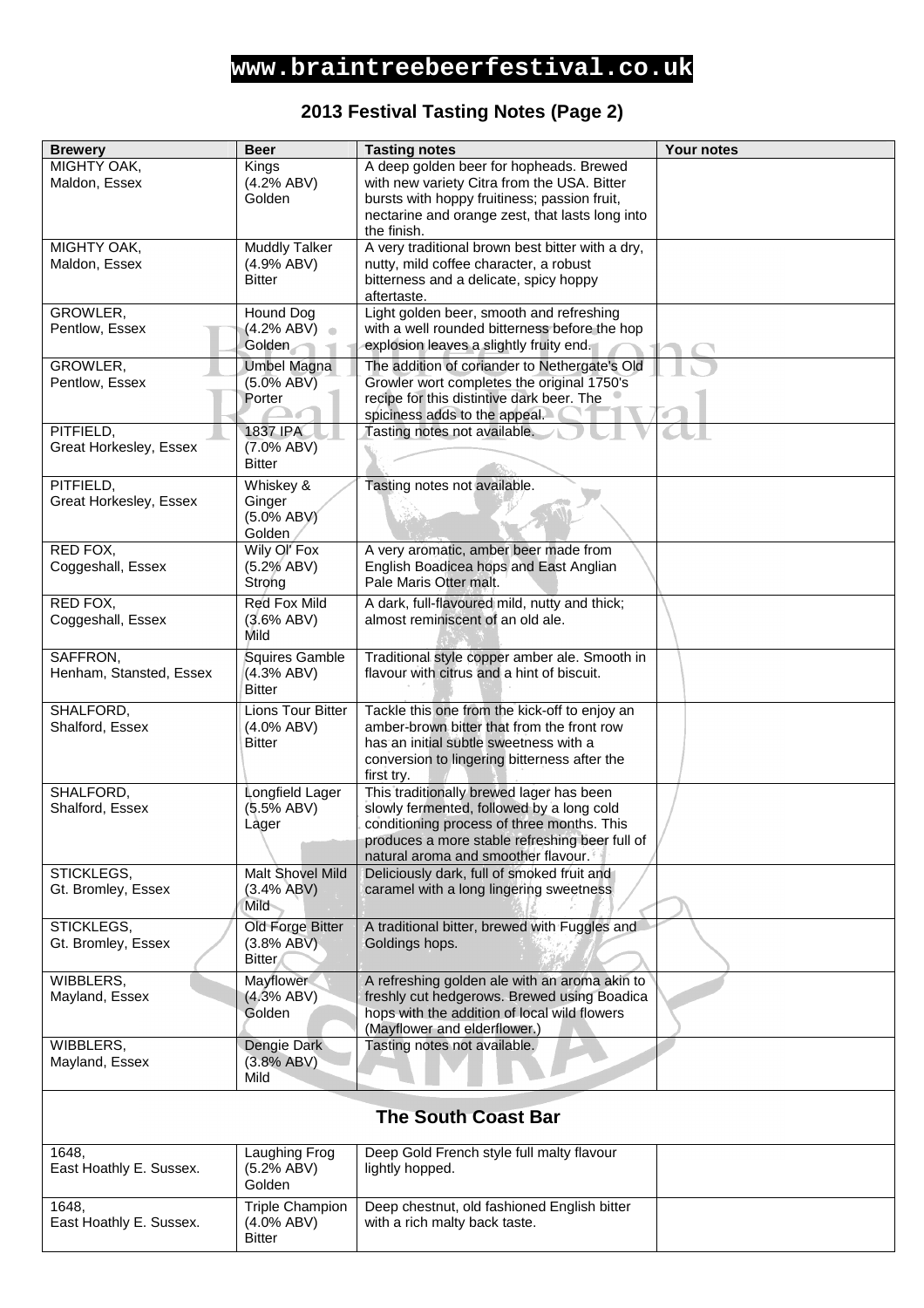#### **2013 Festival Tasting Notes (Page 3)**

| <b>Brewery</b>                   | <b>Beer</b>              | <b>Tasting notes</b>                                                                   | Your notes |
|----------------------------------|--------------------------|----------------------------------------------------------------------------------------|------------|
| DARK STAR,                       | American Pale            | The yeast strain used for the brewing of this                                          |            |
| Haywards Heath, West             | Ale                      | American style pale ale is specially imported                                          |            |
| Sussex                           | (4.7% ABV)               | from the USA, along with Cascade,                                                      |            |
|                                  | Golden                   | Centennial and Chinook hops. The low colour                                            |            |
|                                  |                          | Maris Otter malt provides a perfect light                                              |            |
|                                  |                          | colour and dryness to complement the crisp                                             |            |
|                                  |                          | taste and full aroma of the hops. SERIOUSLY                                            |            |
|                                  |                          | FULL OF HOPS                                                                           |            |
| DARK STAR,                       | Art of Darkness          | This is a low gravity beer with a big heart. A                                         |            |
| Haywards Heath, West             | (3.5% ABV)               | range of dark malts bring classic roasted                                              |            |
| Sussex                           | Olde Ale                 | flavours along with a hint of sweetness                                                |            |
|                                  |                          | through the natural complex sugars. Warrior                                            |            |
|                                  |                          | bittering hops are used, along with a blend of                                         |            |
|                                  |                          | the finest aroma hops to add fruit and spicy                                           |            |
|                                  |                          | flayours that are the perfect balance, making                                          |            |
|                                  |                          | this a very drinkable ale.                                                             |            |
| FRANKLINS,                       | English Garden           | At 3.8% this Ale is recommended for lovers of                                          |            |
| Bexhill on Sea, E. Sussex.       | (3.8% ABV)               | hops who want to drink more and more. Its                                              |            |
|                                  | Golden                   | rich hop aroma is balanced by biscuity malt                                            |            |
|                                  |                          | with a slight sweetness and is wrapped up in                                           |            |
|                                  |                          | a wave bright golden colour.                                                           |            |
| <b>FRANKLINS,</b>                | Citra IPA                | This IPA is for serious beer lovers. As the                                            |            |
| Bexhill on Sea, E. Sussex.       | $(5.5\% ABV)$            | name suggests this Ale is bursting with citrus                                         |            |
|                                  | <b>Bitter</b>            | flavours and aroma. The tropical notes of                                              |            |
|                                  |                          | mango, lime, pineapple and orange bring                                                |            |
|                                  |                          | home all the memories of a lush summer                                                 |            |
|                                  | Red Hunter               | holiday.                                                                               |            |
| HAMMERPOT,<br>Poling, W. Sussex. | (4.3% ABV)               | A deep mahogany to ruby red bitter. Full<br>bodied and slightly vinous malt character  |            |
|                                  | <b>Bitter</b>            | soundly balanced with the finest English                                               |            |
|                                  |                          | hops. Celebrating the aircraft that broke the                                          |            |
|                                  |                          | world speed record over Sussex 1953                                                    |            |
| HASTINGS,                        | Porter                   | A lovely dark beer that's on the lighter side of                                       |            |
| Hastings, East Sussex.           | $(4.5\%$ ABV)            | the porter style. All the flavours are there -                                         |            |
|                                  | Porter                   | chocolate, liquorice, deep-roasted coffee -                                            |            |
|                                  |                          | but without the heaviness that normally                                                |            |
|                                  |                          | confines darker beers to chilly winter nights.                                         |            |
|                                  |                          | A true year-round porter.                                                              |            |
| HASTINGS,                        | <b>Blonde</b>            | American hops meet European elderflowers                                               |            |
| Hastings, East Sussex.           | (3.9% ABV)               | in this floral, subtly sweet, bitter and hoppy                                         |            |
|                                  | Golden                   | beer. Refreshing on a balmy summer's day,                                              |            |
|                                  |                          | or perfect to recapture that summery feeling                                           |            |
|                                  |                          | at any time of year.                                                                   |            |
| HEPWORTH & CO,                   | Sussex                   | A traditional pale ale at 3.6% aby with a full                                         |            |
| Horsham, West Sussex             | (3.5% ABV)               | flavour and hoppy character. True Sussex Ale                                           |            |
|                                  | Bitter                   |                                                                                        |            |
| HEPWORTH & CO,                   | Pullman                  | A First Class bitter with a crisp bite balanced                                        |            |
| Horsham, West Sussex             | (4.2% ABV)               | with a silky finish. Brewed with Admiral &                                             |            |
|                                  | Bitter                   | Golding hops, Pullman is a luxurious ale to                                            |            |
|                                  |                          | be enjoyed on its own or with fine food.                                               |            |
| HEPWORTH & CO,                   | Iron Horse<br>(4.8% ABV) | A premium bitter handcrafted from a complex                                            |            |
| Horsham, West Sussex             | Bitter                   | grist of roasted malts and English hops.<br>Densely flavoured and very satisfying. The |            |
|                                  |                          | crystal malt gives a caramel sweetness.                                                |            |
| HOGS BACK,                       | <b>HOP</b>               | A malty, pale golden beer with hints of                                                |            |
| Tongham, Surrey.                 | (4.4% ABV)               | banana and pineapple, with a good balance                                              |            |
|                                  | Golden                   | of aroma and bittering hops giving a long dry                                          |            |
|                                  |                          | finish with a sense of sweetness.                                                      |            |
| KENT,                            | Enigma Black             | A highly hopped dark ale with a soft malt                                              |            |
| Birling, Kent.                   | <b>IPA</b>               | body and balanced finish. A true Enigma                                                |            |
|                                  | (5.5% ABV)               |                                                                                        |            |
|                                  | Dark Ale                 |                                                                                        |            |
| KENT,                            | <b>Black Gold</b>        | Rich and dark coloured with many of the                                                |            |
| Birling, Kent.                   | $(4.0\%$ ABV)            | flavours and easy-drinking qualities of a                                              |            |
|                                  | Dark Ale                 | golden ale.                                                                            |            |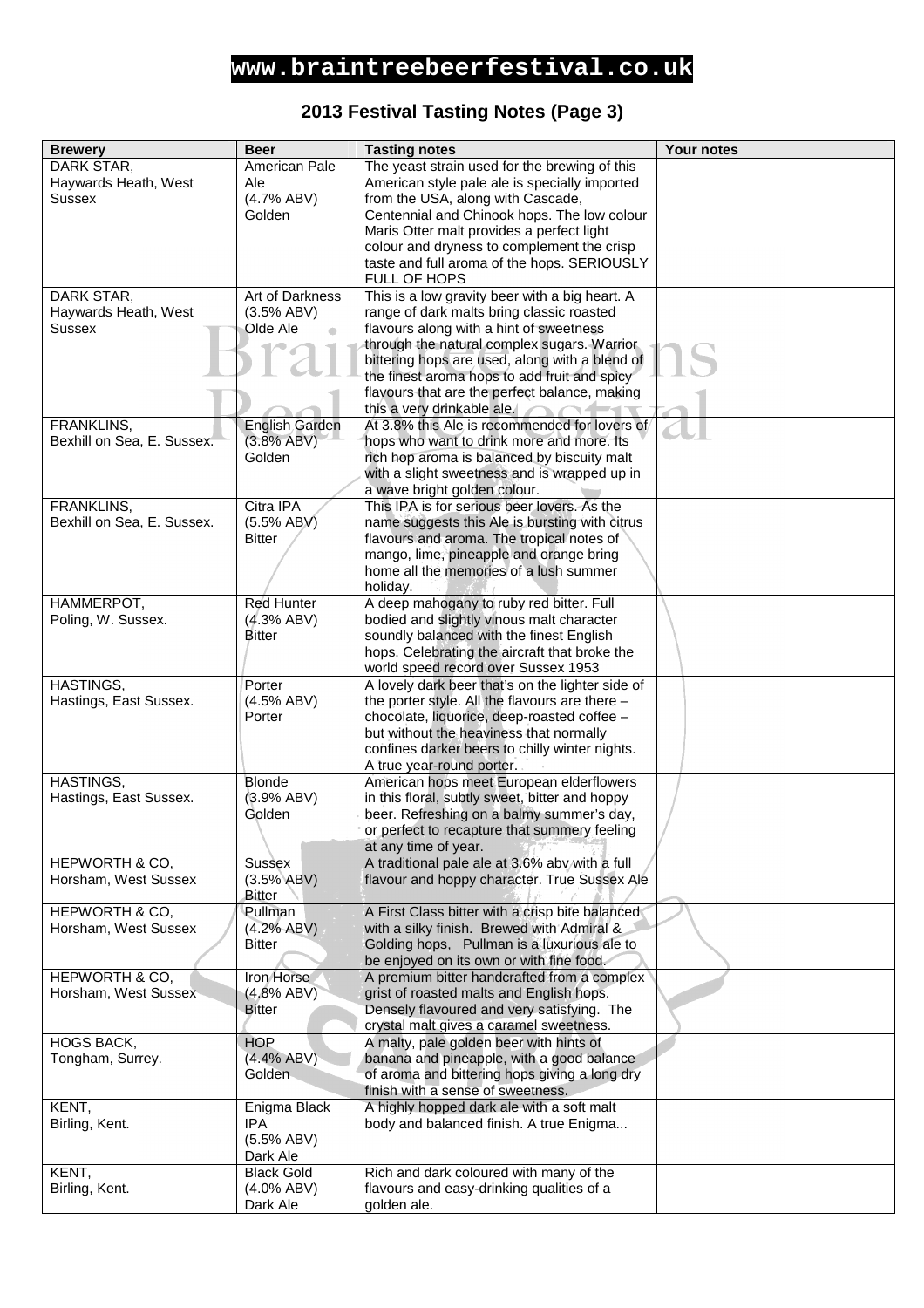#### **2013 Festival Tasting Notes (Page 4)**

| <b>Brewery</b>           | <b>Beer</b>            | <b>Tasting notes</b>                                                                             | Your notes |
|--------------------------|------------------------|--------------------------------------------------------------------------------------------------|------------|
| KING WJ,                 | Horsham Best           | This mid-brown coloured session bitter has a                                                     |            |
| Horsham, W. Sussex.      | (3.8% ABV)             | wonderful aroma of caramel, roasted malt                                                         |            |
|                          | <b>Bitter</b>          | with a hint of smokiness and dried fruit. This                                                   |            |
|                          |                        | beer has a smooth and full mouthfeel whilst                                                      |            |
|                          |                        | the initial taste is of intense nutty malt                                                       |            |
|                          |                        | sweetness which then gives way to a distinct                                                     |            |
|                          |                        | smokiness imparted by the crystal and dark                                                       |            |
|                          |                        | malts. This is followed by and balanced with a                                                   |            |
|                          |                        | long lingering spicy and pine hinted aftertaste                                                  |            |
|                          |                        | chockfull of English hops.                                                                       |            |
| KING WJ,                 | <b>Brighton Blonde</b> | This golden, pale blonde ale has a distinctive                                                   |            |
| Horsham, W. Sussex.      |                        | hoppy aroma derived from use of Celeia hops                                                      |            |
|                          | (3.9% ABV)             |                                                                                                  |            |
|                          | Golden                 | late in the copper. The scents are reminiscent<br>of fields of grass freshened by a short shower |            |
|                          |                        | on a sunny summer's day. The taste is on                                                         |            |
|                          |                        |                                                                                                  |            |
|                          |                        | sharply hoppy and beautifully stimulates the                                                     |            |
|                          |                        | underside edges of your tongue. There's the                                                      |            |
|                          |                        | merest hint of malt to complement the hops.                                                      |            |
|                          |                        | The aftertaste develops the hops further with                                                    |            |
|                          |                        | an increasing dryness and straw bitterness to                                                    |            |
|                          |                        | finish.                                                                                          |            |
| LONG MAN,                | Long Blonde            | A light coloured golden Ale with a distinctive                                                   |            |
| Litlington, E. Sussex.   | (3.8% ABV)             | hoppy aroma and crisp clean bitterness on                                                        |            |
|                          | Golden                 | the finish. Smooth light and refreshing.                                                         |            |
| LONG MAN,                | <b>Best Bitter</b>     | Perfectly balanced with a complex bittersweet                                                    |            |
| Litlington, E. Sussex.   | $(4.0\%$ ABV)          | malty taste, fragrant hops and a characteristic                                                  |            |
|                          | Bitter                 | long deep finish. A traditional Sussex style                                                     |            |
|                          |                        | Best Bitter.                                                                                     |            |
| PIN-UP BEERS,            | Milk Stout             | A Black Dark beer, Coffee and dark chocolate                                                     |            |
| Stone Cross, East Sussex | (4.4% ABV)             | aromas. Roasted flavours and a spicy-ness                                                        |            |
|                          | Stout                  | from the whole leaf East Coast Golding hops,                                                     |            |
|                          |                        | with a background sweetness from the milk                                                        |            |
|                          |                        | sugars. Smooth creamy mouth feel from the                                                        |            |
|                          |                        | lactose sugar, no need to say more, you just                                                     |            |
|                          |                        | have to try this beer to blow away any                                                           |            |
|                          |                        | illusions you may have of Milk stouts of old.                                                    |            |
| PIN-UP BEERS,            | Honey Brown            | A smooth brown ale. Notes of caramel from                                                        |            |
| Stone Cross, East Sussex | (4.2% ABV)             | the malt and sweetness from the honey, with                                                      |            |
|                          | Brown Ale              | the hop flavour coming from the East Kent                                                        |            |
|                          |                        | Goldings. Honey Brown is brewed to be a                                                          |            |
|                          |                        | session ale that has attracted both lager and                                                    |            |
|                          |                        | Ale drinkers since its launch.                                                                   |            |
| PIN-UP BEERS,            | Pale Ale               | Bucket loads of whole leaf American                                                              |            |
| Stone Cross, East Sussex | $(5.1\%$ ABV)          | Cascade hops are added throughout the                                                            |            |
|                          | <b>Bitter</b>          | brewing process along with other hops. With                                                      |            |
|                          |                        | a strong malt back bone which balances the                                                       |            |
|                          |                        | flavour of the cascade making this beer a                                                        |            |
|                          |                        | great tasting complex pint.                                                                      |            |
| WHITSTABLE,              | East of India          | Pale ales exported to India in the 19th                                                          |            |
| Grafty Green, Kent       | $(4.1\% ABV)$          | century were highly hopped and our light                                                         |            |
|                          | <b>Bitter</b>          | refreshing Pale Ale is no different                                                              |            |
| WHITSTABLE,              | Native                 | The deep amber colour and its nutty notes                                                        |            |
| Grafty Green, Kent       | (3.7% ABV)             | capture the ruggedness of a whitstable                                                           |            |
|                          | Bitter                 | native. This is completed by honest malt                                                         |            |
|                          |                        | flavours and aromas of Kent's garden hops.                                                       |            |
|                          | Pearl of Kent          | Tropical fruits flavour distinguishes this light                                                 |            |
| WHITSTABLE,              |                        | in colour and well rounded premium beer.                                                         |            |
| Grafty Green, Kent       | $(4.5\%$ ABV)          |                                                                                                  |            |
|                          | Premium                |                                                                                                  |            |
| SHEPHERD NEAME,          | <b>Master Brew</b>     | Delicate and devilishly drinkable, this                                                          |            |
| Faversham, Kent          | (3.7% ABV)             | quintessentially Kentish ale lays the county's                                                   |            |
|                          | <b>Bitter</b>          | hallowed, herbaceous hops on a firm, biscuity                                                    |            |
|                          |                        | bed of pale and crystal malt. Endowed with                                                       |            |
|                          |                        | an inviting auburn-amber hue and a                                                               |            |
|                          |                        | tantalising toffee-ish aroma, it's an enlivening                                                 |            |
|                          |                        | English ale that, given its unassuming ABV,                                                      |            |
|                          |                        | pleasures the palate with a remarkable                                                           |            |
|                          |                        | fullness of flavour.                                                                             |            |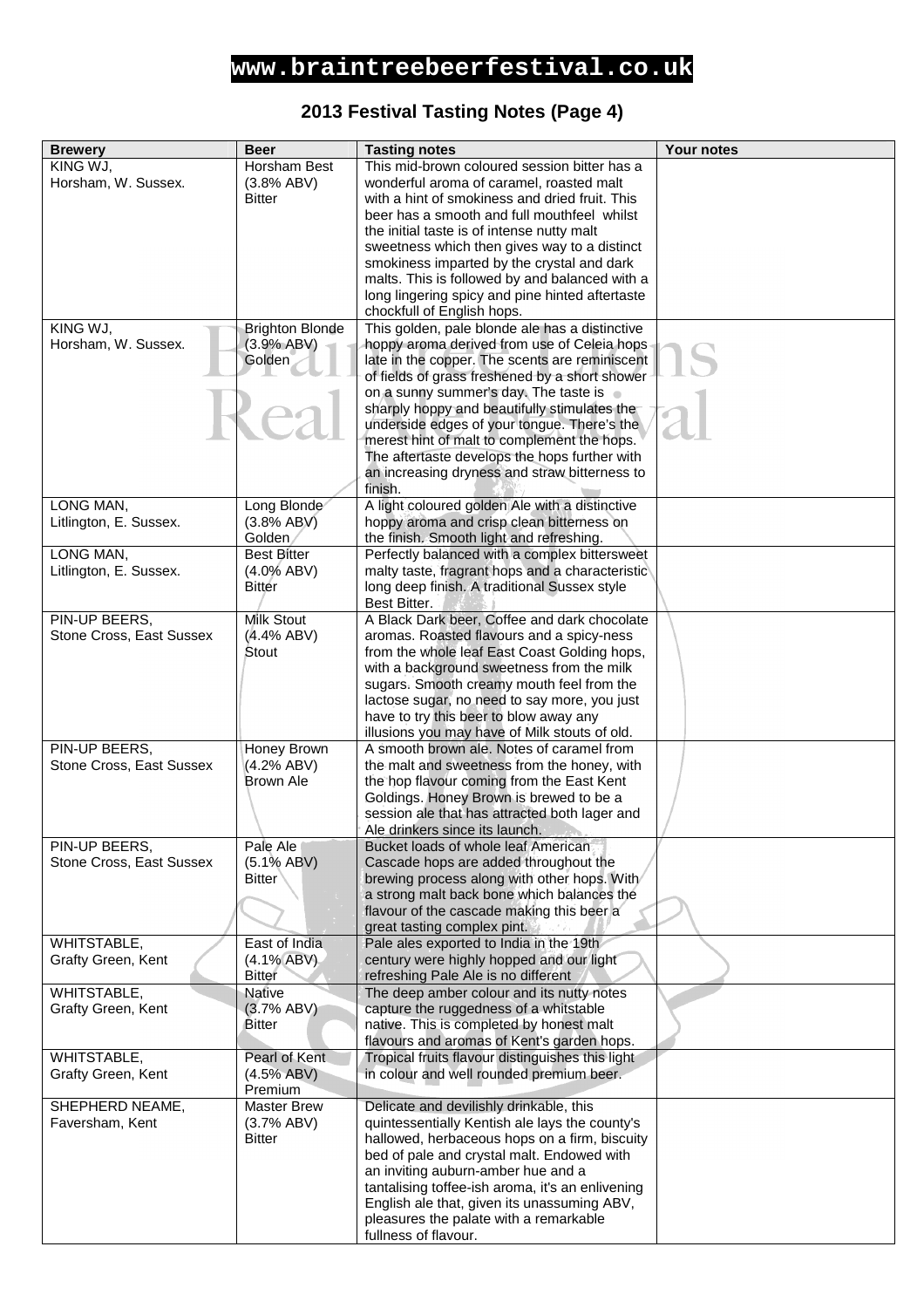#### **2013 Festival Tasting Notes (Page 5)**

| <b>Brewery</b>                          | <b>Beer</b>                 | <b>Tasting notes</b>                                                            | <b>Your notes</b> |
|-----------------------------------------|-----------------------------|---------------------------------------------------------------------------------|-------------------|
| <b>MCMULLEN &amp; SONS,</b>             | Advantage                   | Advantage is a light golden refreshing bitter                                   |                   |
| Old Cross, Hertfordshire                | (3.7% ABV)                  | made using East Anglian malted barley with a                                    |                   |
|                                         | Golden                      | subtle blend of locally sourced caramalt, and                                   |                   |
|                                         |                             | also English whole leaf aroma hops giving<br>subtle hints of fruit and berries. |                   |
|                                         |                             |                                                                                 |                   |
|                                         |                             | The Cider & Perry Bar                                                           |                   |
| CROMWELL CIDER,                         | Oliver's                    | As its name suggest is the sweetest in our                                      |                   |
| Huntingdon, Cambs                       | Sweetheart                  | range.                                                                          |                   |
|                                         | (6.4% ABV)                  |                                                                                 |                   |
| DELVIN END CIDERY,                      | Cider<br>Sailor's Ruin      | <b>Medium Dry</b>                                                               |                   |
| Delvin End, Sible                       | $(7.0\%$ ABV)               |                                                                                 |                   |
| Hedingham                               | Cider                       |                                                                                 |                   |
| DELVIN END CIDERY,                      | Summer                      | Medium dry, spiced and clear                                                    |                   |
| Delvin End, Sible                       | Festival                    |                                                                                 |                   |
| Hedingham                               | (6.5% ABV)                  |                                                                                 |                   |
|                                         | Cider                       |                                                                                 |                   |
| DENGIE CIDER,<br>Mayland, Essex         | Dengie Dry<br>$(5.0\%$ ABV) | <b>Medium Dry</b>                                                               |                   |
|                                         | Cider                       |                                                                                 |                   |
| POTTON,                                 | <b>Happy Medium</b>         | Medium                                                                          |                   |
| Potton, Beds                            | $(7.4\%$ ABV)               |                                                                                 |                   |
|                                         | Cider                       |                                                                                 |                   |
| HANCOCKS,                               | Cider                       | Medium                                                                          |                   |
| South Molton, North Devon               | $(6.0\%$ ABV)<br>Cider      |                                                                                 |                   |
| <b>DUNKERTONS,</b>                      | Cider                       | Sweet                                                                           |                   |
| Leominster, Herefordshire               | $(7.0\%$ ABV)               |                                                                                 |                   |
|                                         | Cider                       |                                                                                 |                   |
| ROSS-ON-WYE,                            | Farmhouse                   | Made from a blend of perry pears.                                               |                   |
| Ross On Wye,                            | Perry                       |                                                                                 |                   |
| Herefordshire                           | $(6.0\%$ ABV)<br>Perry      |                                                                                 |                   |
| OLIVERS,                                | Perry                       | Medium                                                                          |                   |
| Ocle Pychard, Herefordshire             | $(6.0\%$ ABV)               |                                                                                 |                   |
|                                         | Perry                       |                                                                                 |                   |
| <b>BROADOAK CIDER,</b>                  | Perry                       | Sweet, liquid pear drops                                                        |                   |
| Clutton, Somerset                       | (7.5% ABV)                  |                                                                                 |                   |
|                                         | Perry                       |                                                                                 |                   |
| DELVIN END CIDERY,<br>Delvin End, Sible | <b>Waltzing Wasp</b>        | Dry.                                                                            |                   |
| Hedingham                               | $(7.0\%$ ABV)<br>Cider      |                                                                                 |                   |
|                                         |                             |                                                                                 |                   |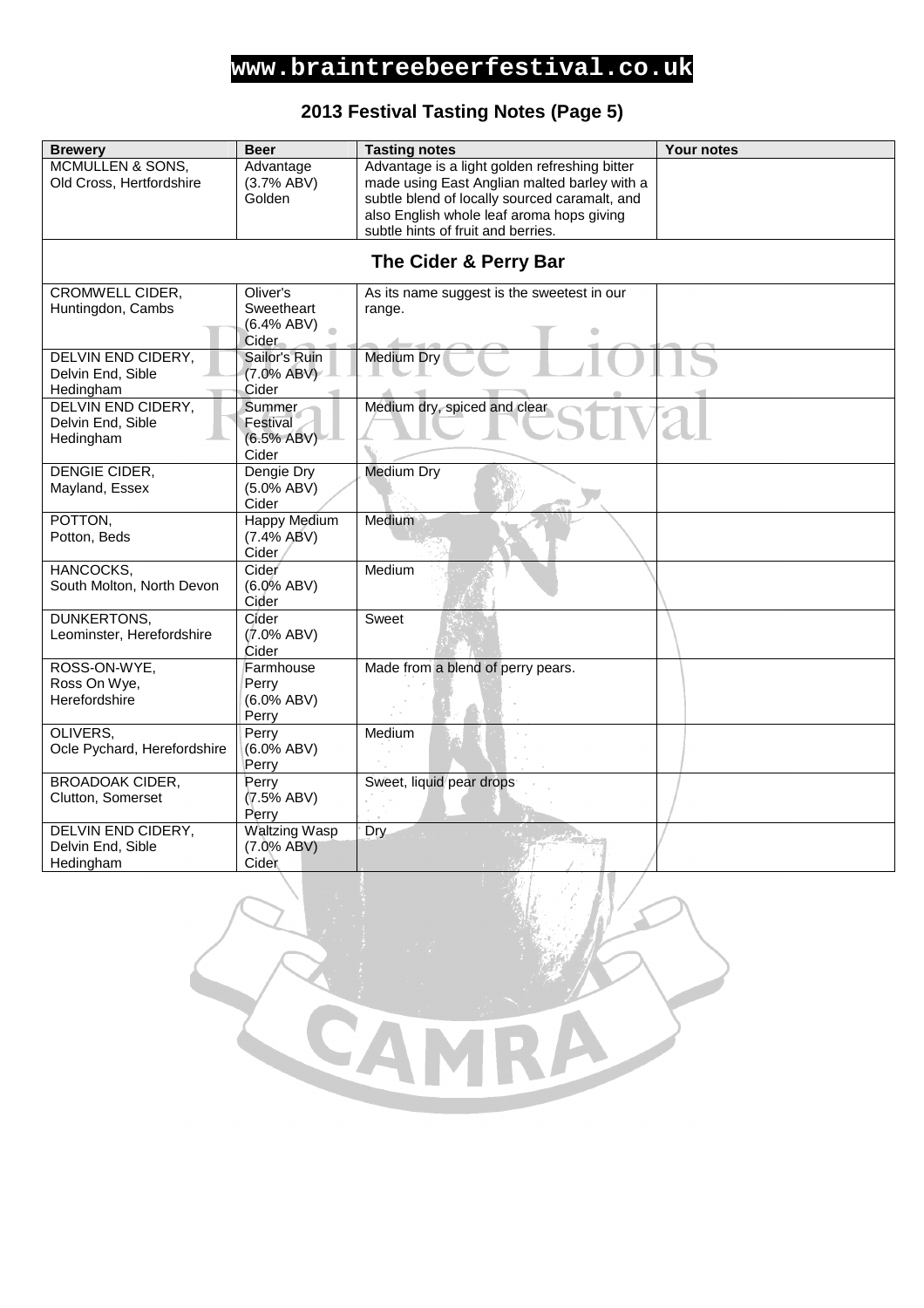#### **2013 Festival Tasting Notes (Page 1)**

| <b>Brewery</b> | <b>Beer</b>   | <b>Tasting notes</b>                      | Your notes |  |
|----------------|---------------|-------------------------------------------|------------|--|
| The Essex Bar  |               |                                           |            |  |
|                |               |                                           |            |  |
|                |               |                                           |            |  |
|                | $\oplus$      | $\bigcirc$<br><b>TPP</b>                  |            |  |
|                |               |                                           |            |  |
|                |               |                                           |            |  |
|                |               |                                           |            |  |
|                |               |                                           |            |  |
|                |               |                                           |            |  |
|                |               |                                           |            |  |
|                |               |                                           |            |  |
|                |               |                                           |            |  |
|                |               | فكالسبير<br>99<br><b>San Bridge</b><br>Ħ. |            |  |
|                | $\mathcal{A}$ | Ú                                         |            |  |
|                |               | $\mathcal{A}^{\prime}$                    |            |  |
|                |               |                                           |            |  |
|                |               |                                           |            |  |
|                |               |                                           |            |  |
|                |               |                                           |            |  |
|                |               |                                           |            |  |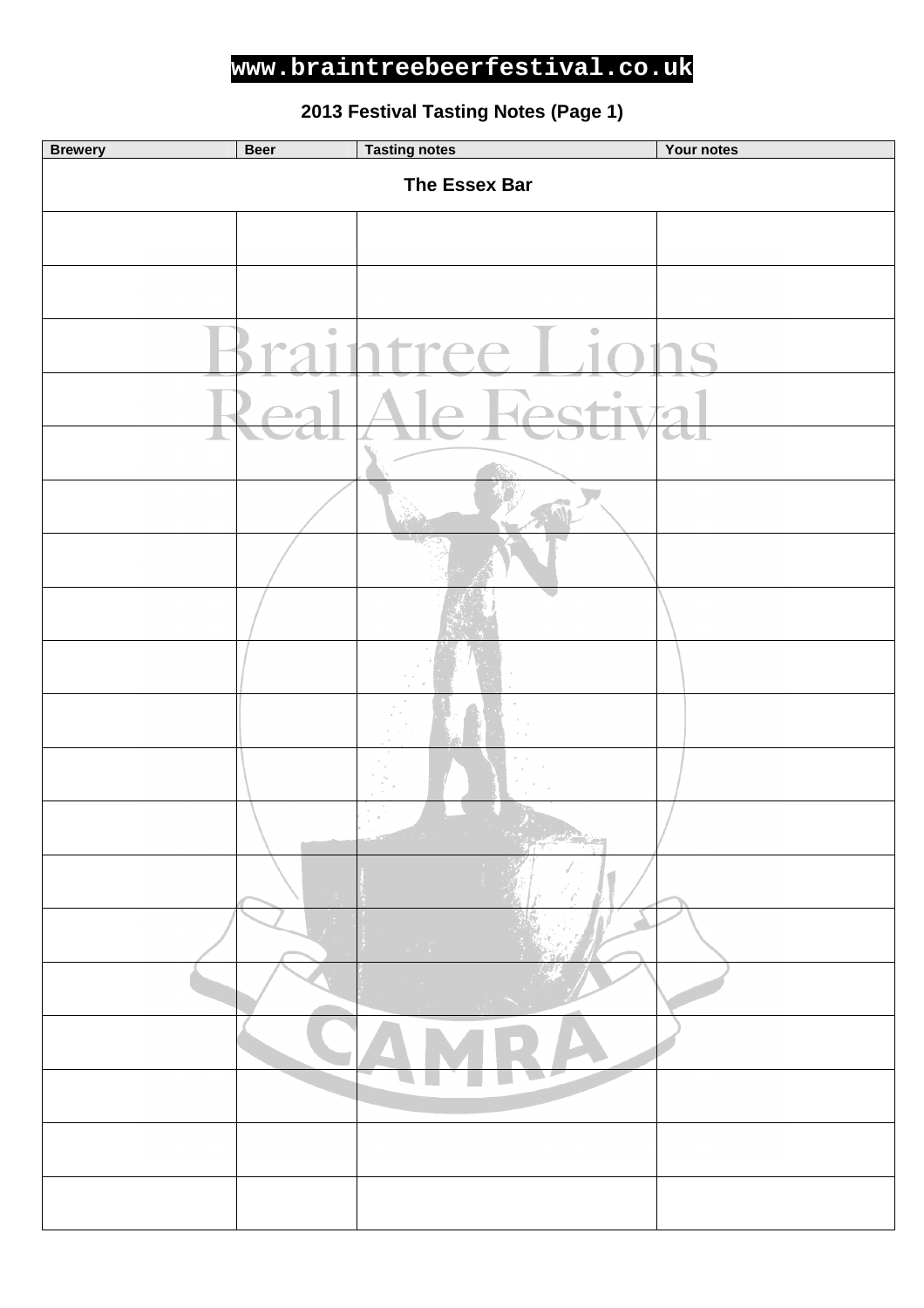**2013 Festival Tasting Notes (Page 2)** 

| <b>Brewery</b> | <b>Beer</b>                          | <b>Tasting notes</b>   | Your notes |
|----------------|--------------------------------------|------------------------|------------|
|                |                                      |                        |            |
|                |                                      |                        |            |
|                |                                      |                        |            |
|                |                                      |                        |            |
|                |                                      |                        |            |
|                | $\qquad \qquad \qquad \qquad \qquad$ | $\bigcirc$<br>tr<br>ee |            |
|                |                                      | ö                      | ₫          |
|                |                                      |                        | ш          |
|                |                                      |                        |            |
|                |                                      |                        |            |
|                |                                      |                        |            |
|                |                                      |                        |            |
|                |                                      |                        |            |
|                |                                      | The South Coast Bar    |            |
|                |                                      |                        |            |
|                |                                      |                        |            |
|                |                                      |                        |            |
|                |                                      |                        |            |
|                |                                      | $\mathcal{L}$          |            |
|                |                                      |                        |            |
|                |                                      |                        |            |
|                |                                      |                        |            |
|                |                                      |                        |            |
|                |                                      |                        |            |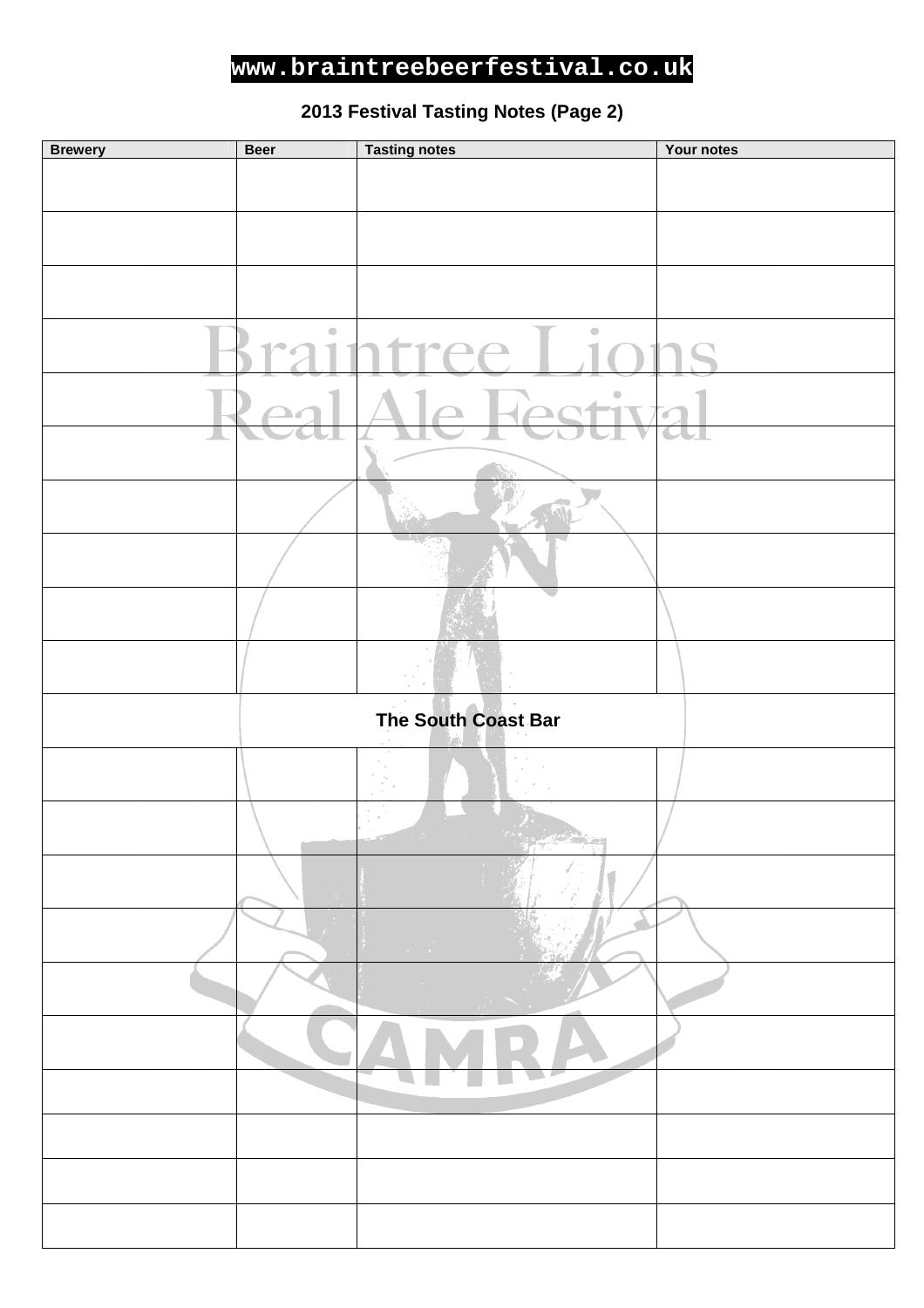**2013 Festival Tasting Notes (Page 3)** 

| <b>Brewery</b> | <b>Beer</b>                                                                                 | <b>Tasting notes</b>                           | Your notes   |
|----------------|---------------------------------------------------------------------------------------------|------------------------------------------------|--------------|
|                |                                                                                             |                                                |              |
|                |                                                                                             |                                                |              |
|                |                                                                                             |                                                |              |
|                | $\begin{array}{ccc} \bullet & \bullet & \bullet \\ \bullet & \bullet & \bullet \end{array}$ | $\qquad \qquad \bullet$                        |              |
|                | r <sub>a</sub><br>$\blacksquare$<br>D                                                       | atree Li                                       |              |
|                |                                                                                             | $\overline{\mathbf{F}}$ ec<br>$\blacktriangle$ | $\mathbb{C}$ |
|                |                                                                                             |                                                | z.           |
|                |                                                                                             |                                                |              |
|                |                                                                                             |                                                |              |
|                |                                                                                             |                                                |              |
|                |                                                                                             |                                                |              |
|                |                                                                                             |                                                |              |
|                |                                                                                             |                                                |              |
|                |                                                                                             |                                                |              |
|                |                                                                                             |                                                |              |
|                |                                                                                             |                                                |              |
|                |                                                                                             |                                                |              |
|                |                                                                                             | The Cider & Perry Bar                          |              |
|                |                                                                                             |                                                |              |
|                |                                                                                             |                                                |              |
|                |                                                                                             |                                                |              |
|                |                                                                                             |                                                |              |
|                |                                                                                             |                                                |              |
|                |                                                                                             |                                                |              |